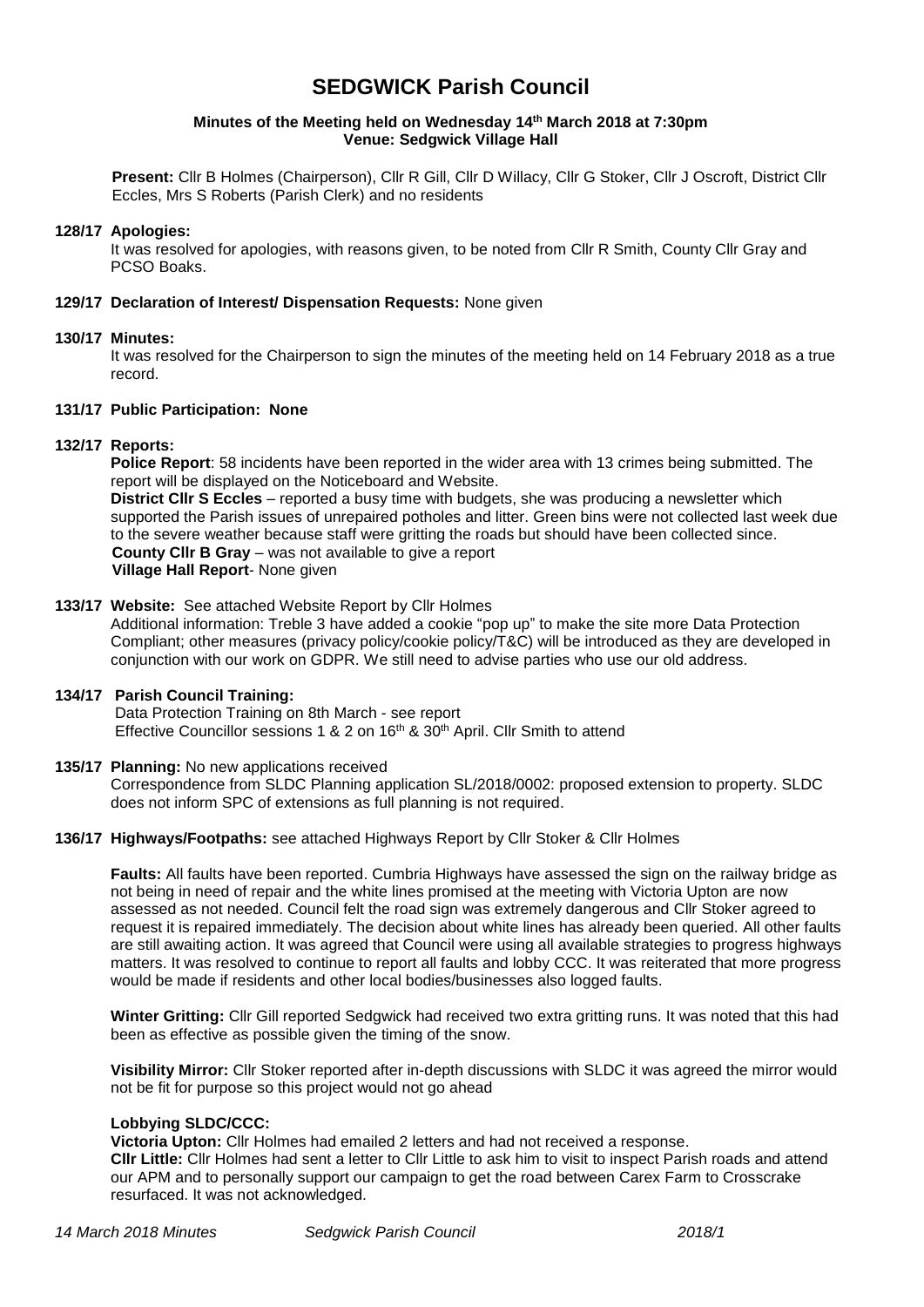A second letter was sent and a short reply has been received simply stating that the letter had been forwarded to the "response team". Councillors expressed dismay and questioned whether the letter had been read fully, because the invitation was to Cllr Little himself specifically in his capacity as highways cabinet member and therefore of no relevance to the response team. The lack of a response to the invitation was felt unsatisfactory.

Cllr Holmes agreed to reply to VU and KL to express council's disappointment that proper replies have not been received.

 **Speed Monitoring/20mph Zone:** Correspondence had been received from a resident querying the validity of recent speed monitoring and asking about risk assessments, criteria for 20mph zones and the purchase of SIDs. These issues fall outside the remit of the Parish Council, so the queries were forwarded to Sgt O'Neil who has reassured us that the results were valid. The cost of 3 SIDs for the 3 main approaches to the village is well beyond our means and deployment on single track roads with limited verges is problematic. It was agreed that Council had made every representation possible to raise the issue of speed monitors and the creation of a 20mph zone. Further progress, may be made if a wider group took up the cause eg setting up a working party. The Clerk was willing to help facilitate this by collating contact details of any residents willing to become involved.

**Improvements to the Aqueduct:** We have not received any confirmation regarding the scheduled work.

 **Emergency Vehicles:** Following another report of an ambulance having to turn back at the aqueduct, council has again contacted the emergency services. It has been confirmed by NWAS that not all emergency vehicles can fit under the aqueduct bridge but that local teams have been warned not to follow Satnav. It was agreed that Council should continue to raise the awareness of residents by highlighting the problem in each edition of the Newsletter and the Emergency Plan will be updated accordingly at the annual review.

**Correspondence received:** A resident has notified Council about a vehicle collision on Crosscrake Road. Council noted that the resident had reported the incident via the correct channel and it had been dealt with.

**Grass Cutting Contract:** Clerk informed Council the existing contract is valid until October 2018.

## **137/17 Playground /Millennium Field**

Cllr Stoker has carried out the monthly safety check on the Millennium Field and no faults were found. Usage was low due to the bad weather conditions but waste bins have been emptied. Cllr Stoker & Cllr Willacy will inspect and clean the equipment, weather permitting in April. Cllr Stoker wished it to be minuted that the facilities might be described as "a little gem in this area"

#### **138/17 Canal**

.

- a) Canal footpaths monthly inspection: see attached report by Cllr Smith
- b) A replacement sign for the bottom of the ramp footpath has been installed by Cllr Willacy; thanks were expressed by Councillors to Cllr Willacy for the installation.
- c) The collapsed retaining wall had not been completed, due to weather conditions.
- d) The CMP Safety inspection by Alistair Hearne has been requested.

#### **139/17 Finance**

- a) The Bank Balance as of 28 February 2018 Current a/c £4,149.65 Reserve a/c £10,001.90
- b) Payments: DD First Utilities Feb £18.99, SLDC, Sign Canal Path £19.99, Clerk salary/expenses £1,301.22, Printing Plus newsletters £122.12, Treble3 New Website £903.60, Mikes Craft, 2<sup>nd</sup> Sign Canal Path £19.95 and First Utilities DD March £18.99
- c) It was agreed for the Clerk to claim the VAT back to the end of March 2018 amount £163.46
- d) The Accounts Report for 14<sup>th</sup> February 2018 were signed and accepted.
- **140/17 Data Protection Training for Councillors:** see attached report by Cllr Holmes and The Parish Clerk Additional Information: The training received on 8/3/18 was extremely disappointing; advice given was not sufficiently sector specific and in parts contradicted the CALC toolkit. A complaint has been sent to CALC questioning best value. There are still decisions pending at a national level before Parish Councils will be in a position to act – for example, it is still not clear whether Clerks can be appointed as Data Protection Officers. It was agreed that achieving compliance will be a complicated and lengthy on-going process but that it was important to begin the process by doing what we can which from now on. A Data Protection training item will appear on all future agendas so issues can be covered systematically.
	- Councillors were reminded that it was best practise to use a separate email account for Parish Business. If there are multiple recipients, the BCC not CC field should be used and a disclaimer footer should be inserted in all Parish Council emails. (Cllr Holmes to research wording)
	- It was agreed to register with the IOC at a cost of £35.